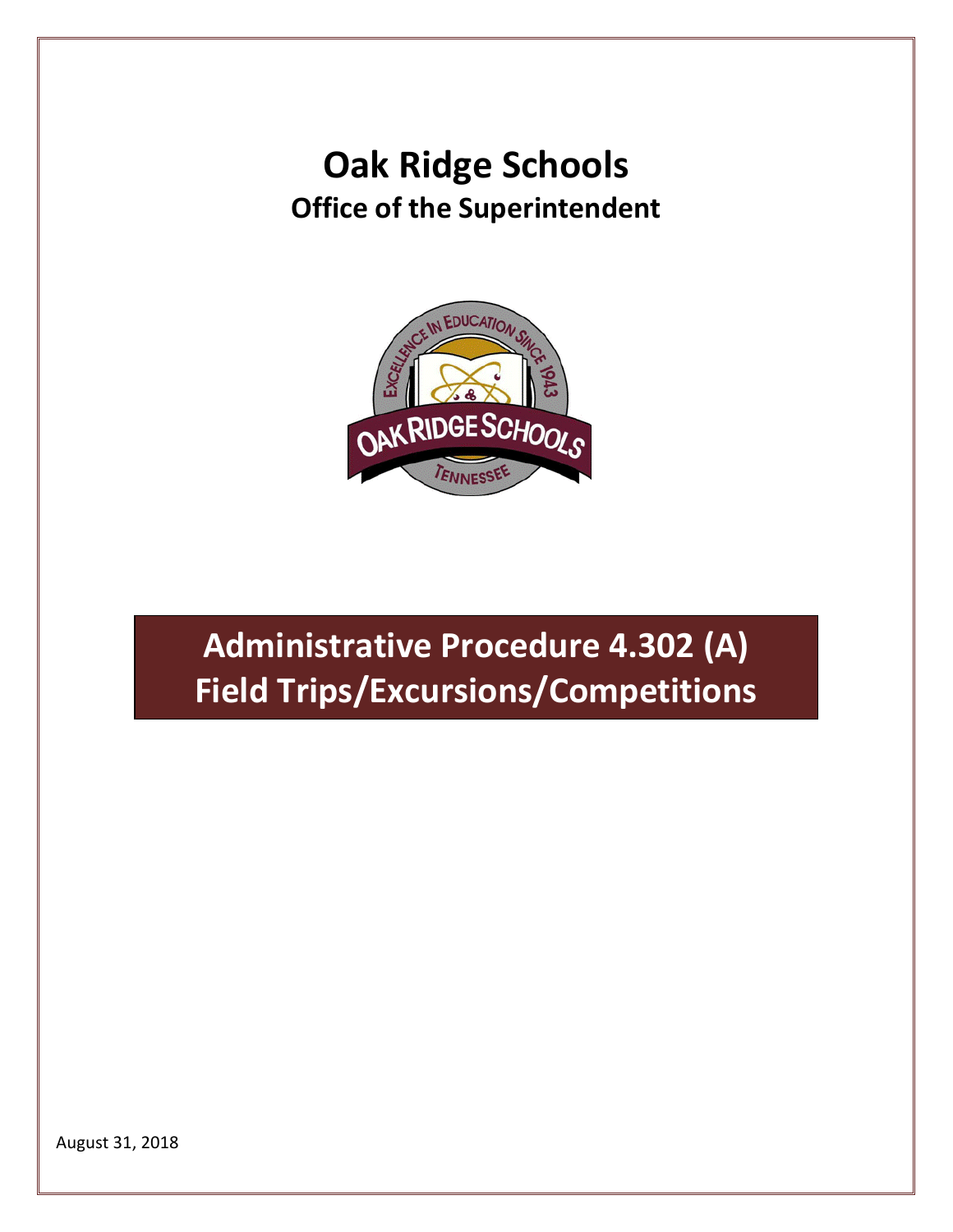# FIELD TRIPS/EXCURSIONS/COMPETITIONS

All school sponsored trips made by groups of pupils shall be made only with prior approval of the school principal. Any overnight field trips or school sponsored trips during vacation periods must have prior approval of the Executive Director of School Leadership.

The following guidelines apply to all school sponsored field trips:

# **1. Justification**

Field trips enable teachers to expand student's learning beyond the walls of the classroom into the vast community outside. They provide students with experiences that cannot be duplicated in the school but are nonetheless an integral part of school instruction. Perhaps a field trip can best be described as a living laboratory in which learning is acquired through active hands-on experience with the rich resources of the local community. The experience must have definite objectives, careful planning, thoughtful follow-up, and evaluation.

# **2. Request Timeline**

Campus Leave Request forms must be used to seek approval for off campus school sponsored trips. The forms are available on the Oak Ridge Schools website under the School Leadership – Resources tab. The following timelines are required to provide ample time to secure proper approval:

- School sponsored trips that are not overnight are to be submitted to the principal 10 days prior to the trip and require approval from the building principal using the Campus Leave Request – Day Trip form.
- School sponsored trips that are overnight must be submitted to the principal 45 days in advance and require approval from the principal and Executive Director of School Leadership using the Campus Leave Request – Overnight Trip form.
- School sponsored trips exceeding \$25,000 or involving out of country travel must be submitted to the principal 90 days in advance and require School Board approval regardless of funding, Booster Club participation or other contributions. Follow the guidelines on the Campus Leave Request – Overnight Trip form.

# **3. Risk Assessment**

Safety should be a major concern when planning a school sponsored trip. Staff should consider any potential risks and implement the appropriate safeguards.

# **4. Emergency Planning**

The supervising teacher is to make a list of all students participating in the school sponsored trip, to include parental and emergency contact information. The list of participating students should be maintained while on the trip and a copy given to the school office prior to leaving campus.

August 31, 2018